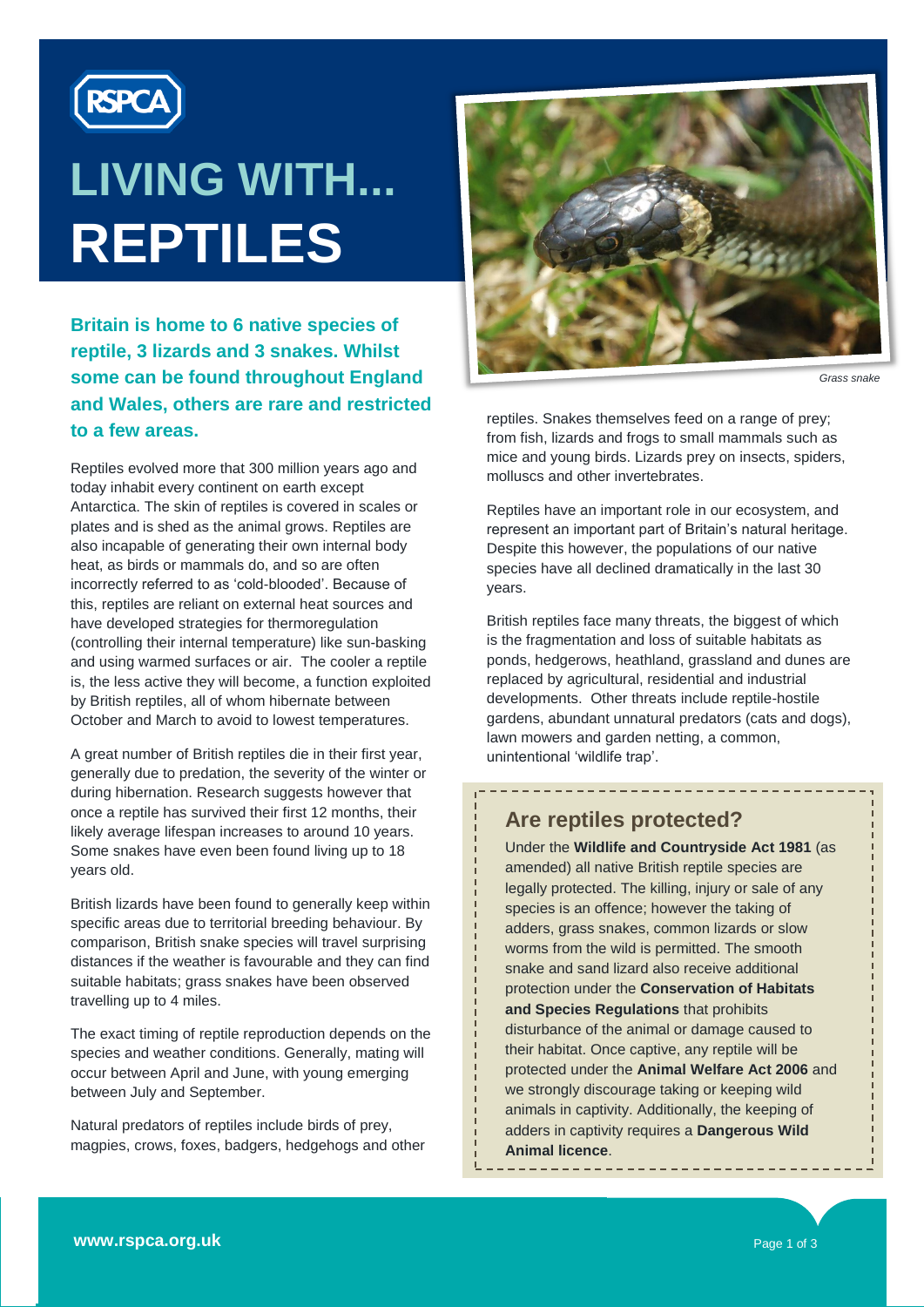## **LIVING WITH... REPTILES**

#### **How can I help reptiles in my garden?**

Reptiles need places to **bask**, **forage for food**, **shelter** and **hibernate**. These needs can be met with the following additions to your garden:

- Ponds or streams (grass snakes particularly).
- Compost and grass cutting heaps.
- 'Wildlife areas' with long grass and overgrown, shrubby vegetation.
- Wood, rock and rubble piles.
- A gap of an inch or so between the floor of your shed and the ground.
- Rockeries and rock walls.
- Open, sunny areas free of shade.
- A 'hibernaculum' for overwintering reptiles (lay down some old logs, rocks or brick-rubble, pack with wood chips and loosely cover with soil).

Reptiles are best off being left in peace, so try not to disturb them especially during winter when they hibernate and summer when they might have young. Be aware of the threats your garden (and pets) might pose to the reptiles.

**The RSPCA cannot move reptiles unless there is a reason to be concerned for their welfare.**



*European Adder*

#### **Are there non-native reptiles in Britain?**

Non-native reptiles are occasionally seen in Britain; these are usually pets that have escaped or been released, although a few species have established breeding populations. If you see reptile you think may be an escaped or released exotic pet, see the bottom of this sheet for advice. **It is an offence to release or allow to escape any non-native reptile into the wild.**



*Slow worm*

#### **How can I deter reptiles from my garden?**

The image of British reptiles as dangerous is rarely justified and given the threats faced by reptiles in Britain they really need to be encouraged and supported. When they are seen in gardens they are generally just passing through and will shy away from humans. However, acceptable methods to help deter reptiles from your garden include:

- Keeping grass short and maintaining flower beds etc.
- Removing cover such as rock piles.
- Using enclosed bins.
- Repairing holes, cracks and crevices in buildings, patios and decking.
- Keep busy in the garden; most snakes are very timid and any activity in the garden is likely to deter them.